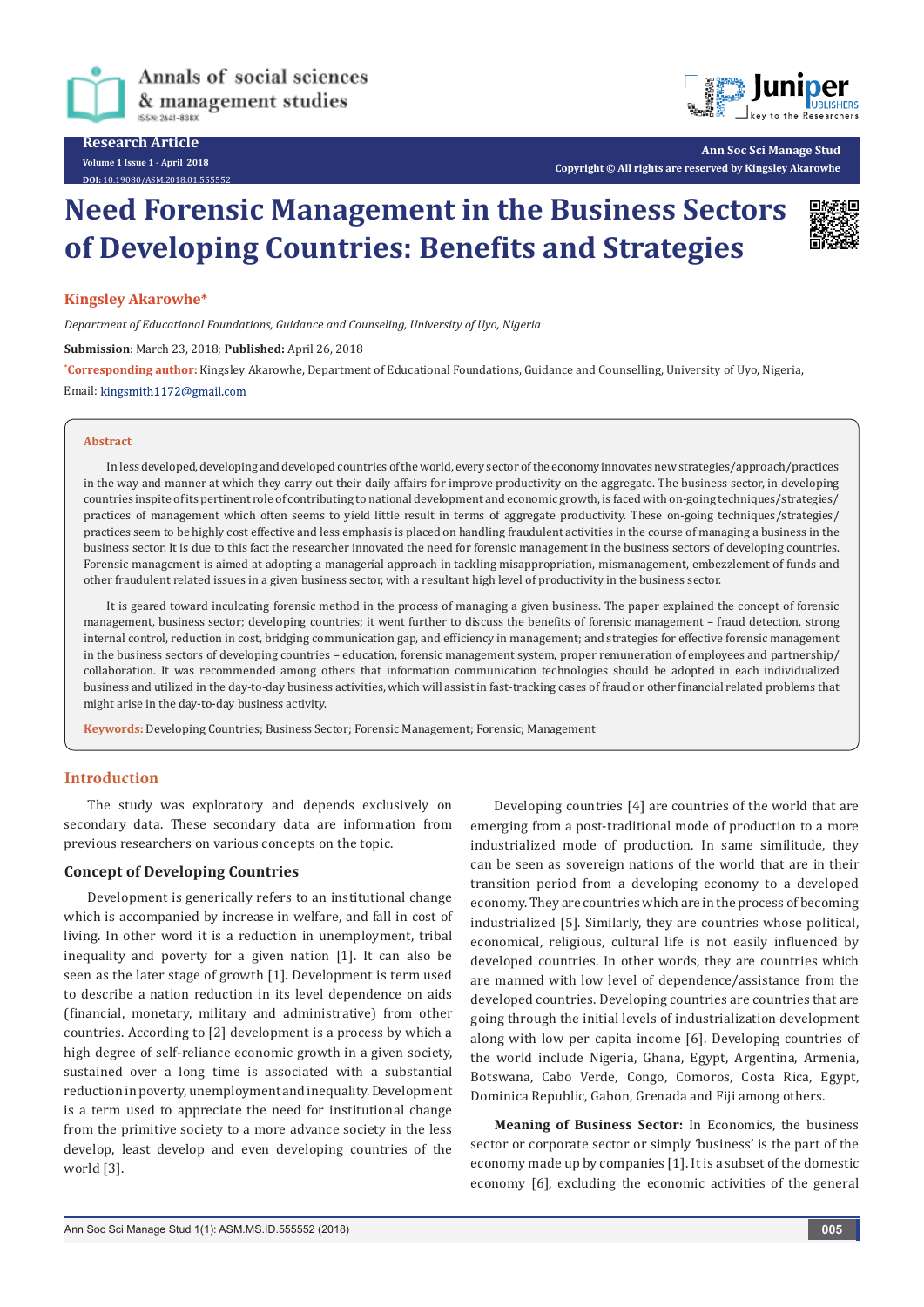government of private household, and of non-profit organization serving individuals [7]. Business sector is agglomeration of individualized businesses in an economy that are responsible for providing goods and services with a price tag to a given proportion of people, and in return the people are expected to pay the prices in order to utilize such goods and services. In light of this [8] added that the business sector is the portion of the economy that consist of companies for-profit.



In contemporary time, the meaning of business sector has shifted from the sector that is involved in mostly goods to a more of services oriented. In light of this, the business sector consists of all organizational/institutional set-ups that are geared toward adding values to humanity. These values are worthwhile psychological and physiological in nature, and are desirable by individuals in a particular country, in which they anticipate paying a monetary equivalent in order for them to utilize and in return it adds to the organizations' profit. Business sector can be subdivided into two types (Figure 1).

**Private Business Sector:** This comprises of all business units of non-governmental organization owned and managed by private individuals with a greater incent zing factor of making profit. In other words, the private business sector generally entails a cluster of business organizations set up for profit motives. Businesses in the private business sector include sole proprietorship businesses, partnership businesses, cooperative societies businesses and limited liability companies.

**Public Business Sector:** Public business sector comprises of all governmental business organization set-up with less emphases on making profit but rather providing essential services that would helps in increasing the standard of living of its citizens with a little price to be forgo (pay) by the citizens in order to utilize the services or goods. Businesses in the private business sector include government owned television stations, government owned railway corporations and government owned ports (sea and air) among others.

The business sector of a particular nation is often influenced by the forces of demand and supply; government policies, global

business activities among others. In developing countries the business sector account for about 26%-40% contribution to gross national product. It due to this fact that government of most developing countries often direct their keen interest in improving the sector, in terms of formulating policies that would ensure that the sector thrive and similarly cooperating with relevant stakeholders within the sector.

## **Concept of Forensic Management**

Forensic management is a novel term in the field of Management. The term 'forensic management' is a compound word which meaning can be farfetched in segmentation of the meaning of the word 'forensic' and 'management'. Forensic relates to or denotes the application of scientific methods and techniques to the investigation of crime [9]. Forensic is related to scientific methods of solving crimes, involving examining the objects or substance that is involved in the crime [10]. The term management may also refer to those people who manage an organization. Management is to forecast, to plan, to organize, to command, to coordinate and control activities of other [11]. Management consists of the interlocking functions of creating corporate policy and organizing, planning, controlling and directing an organization's resources in order to achieve the objectives of the policy [12]. Management (managing) is the administration of an organization, or government body [13]. Management includes the activities of setting the strategy of an organization and coordinating the efforts of its employees (or of volunteers) to accomplish its objectives through the application of available resources, such as financial, natural, technological, and human resources [14].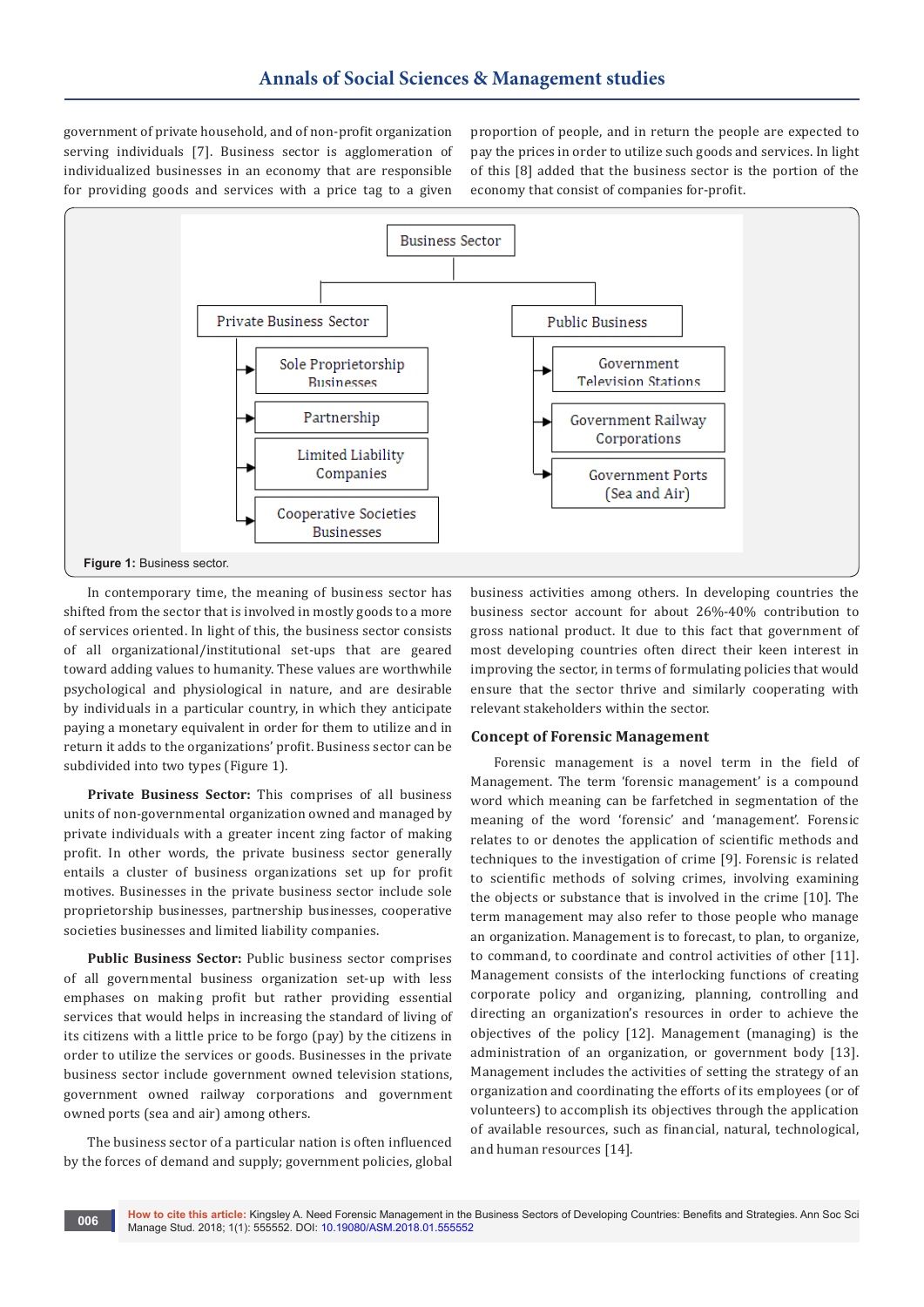Forensic management is the application of management skills in the detection of misappropriation, mismanagement, embezzlement of fund and other criminal activities within a given organization. In a concise definition, forensic management is the act, process and science of formulating policies, organizing resources (human and material), planning the success of an organization, controlling the resources and directing the resources of the organization, with the purpose of surfacing/ preventing crime and other fraud related issues so as to increase aggregate productivity in the organization. It can also be simply seen as the adoption of managerial approach to the investigation of fraud related affairs in any organizational set-up, which will in the long-run pave way for subsequent hindrance to the occurrence of mismanagement, misappropriation and other managerial/financial crime related act among staffs/personnel's of a given organization. Forensic management can be done at two major levels

**Individual Level:** Forensic management at individual level involves a staff/worker of a particular organization ensuring that on his/her part does not involve in any fraudulent or criminal related financial misconduct while handling the day-to-day activities of an organization. The notion behind individualized forensic management is that, an employee is employ for a given task of ensuring effective/efficient actualization of a given set goal in an organization, which must be free from fraud related issues from the employee.

**Collective Level:** Collective level simply means a cooperative effort of every staffs in a given organization directing their effort in order to achieve criminal and fraud free activities in the organization. This often consists of a collective effort of top, middle, bottom managers and subordinate staffs in running an organization with high level of managerial decency of no fraud.

## **Benefits of Forensic Management in the Business Sectors of Developing Countries**

The benefit of forensic management in business sector cannot be overemphasis in developing countries. These benefits include the following.

**Detection of Fraud:** According to [15], fraud is an intentional misrepresentation of financial information by one or more individuals among management, employees or third parties. Detection of fraud involves the use of criminal deception to obtain an unjust or illegal advantage. One pertinent role of forensic management in an organization is the detection of fraud. In the business sector forensic management assist in the detection of fraud and other crime related activities in each individualized businesses in the sector. This is done through managers of these individualized business organization applying forensic skills and competencies in their day-to-day handling of activities which on the aggregate will pave way for effective and thorough investigation or enquiry into fraud related issues.

**Managerial Efficiency:** Efficiency in carry out a given task is a catalyst for improve productivity in an organization. Forensic management enhances efficiency in the business sector. This is due to the fact that top, middle and low level managers in their bit tend to rid-off the activities of mismanagement and embezzlement of fund in the businesses which they manager. In same similitude, unnecessary bedeviling practices among top management staff to subordinate management staffs in the business sector is remove. This will on the aggregate enhances efficiency in the business sector.

**Bridge Communication Gaps:** In any organization, communication is an efficient channel of achieving the goals and objectives of the organization. In light of this, in any business organization or enterprise effective communication is a pivotal for the attainment of a particular set goals which the business sought to achieve. Communications gap may be as a result of contract dispute in an organization or more pertinent in organizations were fraud seemed to be at the hems of affair among staffs. In other words, it is due to staffs of a particular business indulgence in criminal acts within a given business organization. Effective forensic management remove such communication barriers in term of bridging the gaps among staffs in a given business organization and on the aggregate the business sector.

**Effective and Strong Internal Control:** For a given sector of a nation to thrive, it must have a strong internal control. Strong internal control assists to solidify and centralised a given organisation. Forensic management is geared toward a solidified internal control. This strong internal control is achieved through collaborative effort from sub-ordinate staffs with the aim of achieving purposeful forensic management. In other words, forensic management tends to make every units in a given business organisation to be united managerially.

**Avoiding of Legal Action:** In every field of human endeavour and organisation, avoidance of legal action is always very pertinent. This is due to the fact legal action may retard the growth and development of an organisation. Legal action may involve debt related issues, business asset issues among other. Forensic management is often beneficial due to the role of avoidance of unforeseen or assist a particular business establishment in a legal action. This is as a result of the fact that forensic management tends to take a proactive and meticulous investigation into an organisation and similarly managing the organisation. Sequence to this fact, the business sector will be to a greater level free from unforeseen legal action.

**Good Reputation:** Good reputation of any organisation is an incentizing factor for investor to make transaction with such organisation. This is due to the fact that no investor will want to invest or enter into any financial transaction with organisation that does not have good reputation. Forensic management assist in raising the reputation of individualized businesses which on the aggregate will raise the reputation of the sector. This will help internationals organisation in rating the high country in which forensic management is practice due to it lantern good reputation that is felt.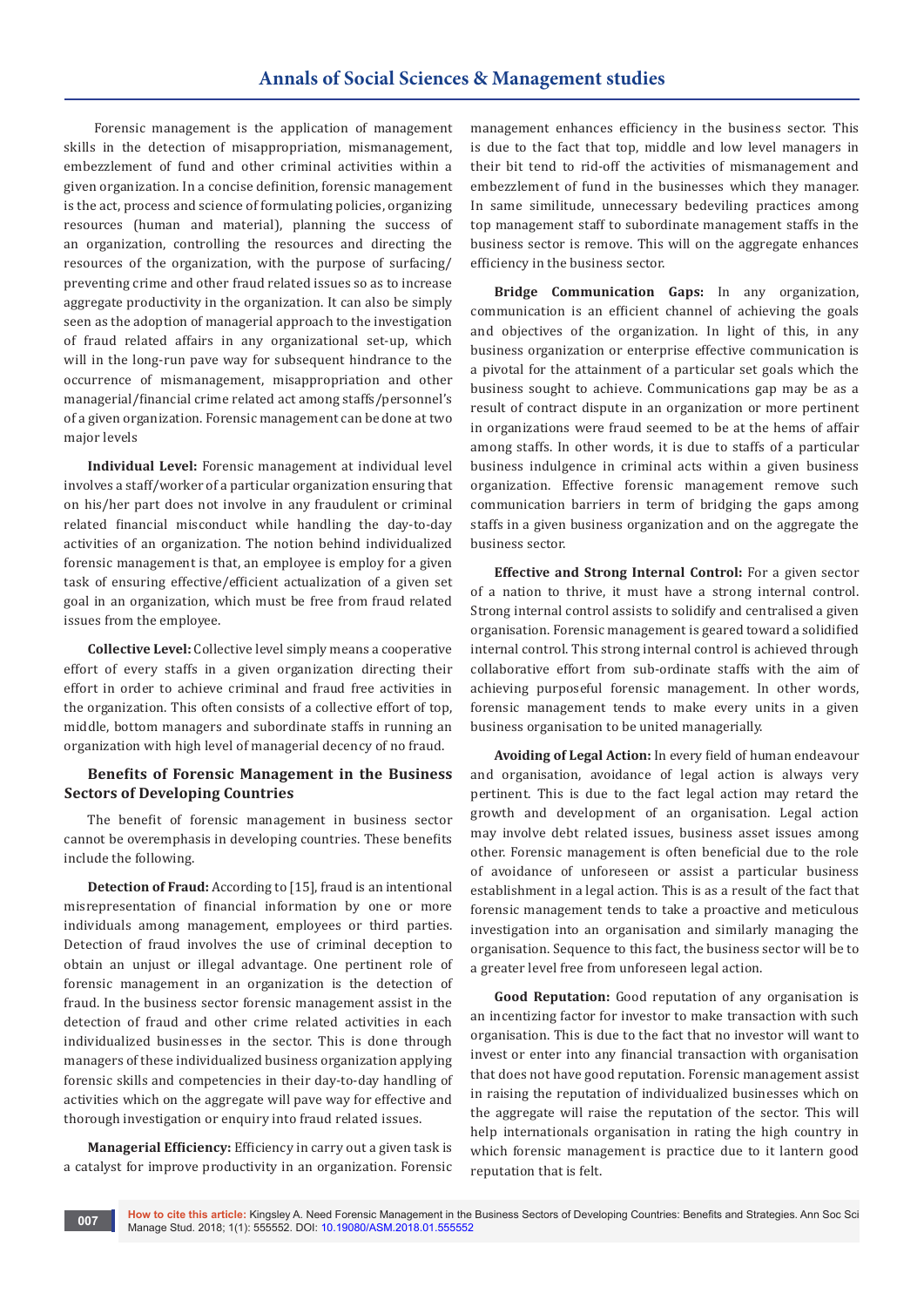# **Strategies For Effective Forensic Management In The Business Sectors Of Developing Countries**

The following are strategies for effective forensic management to be achieved in the business sector of developing countries.

**Education:** Education is a catalyst for achieving a particular goals and objectives in a given organization. In a business sector, education involves awareness platform to enlighten staffs of a particular organization or to inculcate certain desirable skills and competencies on them that would assist them to improve on the level of their job performance on aggregate. For forensic management to be achieved its lantern benefits in the business sector of developing countries, there is need for business practitioners and staffs of an organization to be educated on the procedures, rudiments, and ways forensic management works. This will assist staffs in contributing their needed quota in achieving the set purpose for which the forensic management is designed. Similarly, education makes use of awareness programmer, workshops, symposia, seminars, field trips and training among others. Awareness programs such as workshop and symposia involves one form of exhibitions by experts or an expert teaching/lecturing the management staffs and subordinate staffs on the modus operandi of forensic management; while field trips involves visiting some business organization within the sector that are performing productively well with forensic management; similarly, training involves equipping staffs of a given business organization with the needed disposition on how to effectively utilize forensic management process to achieve a set business goal(s). In light of this, [16] submitted that training and guidance is vital in maintaining the effectiveness of the strategy for the detection and prevention of fraud and corruption and its general credibility.

**Forensic Management System (FMS)**: Forensic Management System (FMS) is the hub for the actualization of effective forensic management. The forensic management system is design in a way that would assist managerial staffs and sub-ordinates in tackling/handling crime and fraud related activities in the organization. The forensic management system comprises of persons for forensic management unit, investigation/enquiry unit, assessment/analysis unit, and execution unit. The persons for forensic management unit comprise of subunits in the hierarchy level of management of a particular organization, which is from top managers to subordinate staffs, their function is to ensure the success of the forensic management system. The investigation unit is charged with the responsible of making enquiry or detection of misappropriation case or other form of financial crimes within the organization. The analysis unit is responsible for assessing cases of the extent to which a particular activity is fraud related. Finally the execution unit is vested with the power to disciplining erring staffs found guilty of any fraudulent or financial crime activity within a given organization.

**Proper Remuneration of Employees**: Proper remuneration of employees is an avenue of intimacy for employees to key in

to a particular vision of an organization without any barrier on their part. In other words, proper remuneration of employees is an incent zing factor that assists them to perform their jobs efficiently/effectively and similarly, to be determined to key into any goals which a given employer of labor is set to achieve. Forensic management is achieved to a great extent if and only if the workers/staffs are given their salaries and other accrued benefits as at when due, this will energized them to shun any fraudulent activities within the business organization they are working. Similarly, it will help them not to indulge in any crime related activities of falsification of documents, misappropriation of organizational funds, mismanagement of resources, and embezzlement of funds among other. This will on the long-run pave way for attaining effective forensic management in the business sectors of developing countries.

**Partnership and collaboration:** Partnership and collaboration is a network that helps in the actualization of common goals and objectives in any organization. This is due to the fact that, it helps to assist each of the parties that are involved. Partnership and collaboration are effective channels which ideas can be share (ideas, knowledge, and skills) among individual businesses in the sector. In other words, partnership and collaboration are two vital means that tend to improves productivity through shared ideas, knowledge, and skills among others. Effective and efficient forensic management[17] requires partnership and collaboration among different business establishment in the business sector. Partnership and collaboration avail businesses in developing countries of the opportunities to share their skills, competencies, ideas and prior information among other between themselves, so as to effectively/efficiently utilize forensic management in enhancing their businesses in terms of productivity. Similarly, this will helps businesses in the sector to enquire from other businesses were forensic management seems to be very effective and efficient in restructuring the businesses sector to a more advance level.

### **Conclusions and Recommendations**

The business sector plays a vital role in the pace of economic productivity and national development in any nation, be it developed, developing or less developed. With emphases on developing countries, manning the individualized businesses through forensic management will assist in effective/efficient riding-off fraud and other managerial crime in these businesses which will pave way for productive business sector. In other words, forensic management facilitates in the checkmating misappropriation, mismanagement and other crime issues in the business sector of developing countries. Hence, adopting of forensic management by business enterprise/organization in these developing countries will assist in yielding lantern benefits to a business and on the long-run the business sector and the economy of a nation at large.

In the business sector, each individual business should institutionalized code-of-conduct/strict rules and regulations to govern the conduct of their staffs/workers. This will help